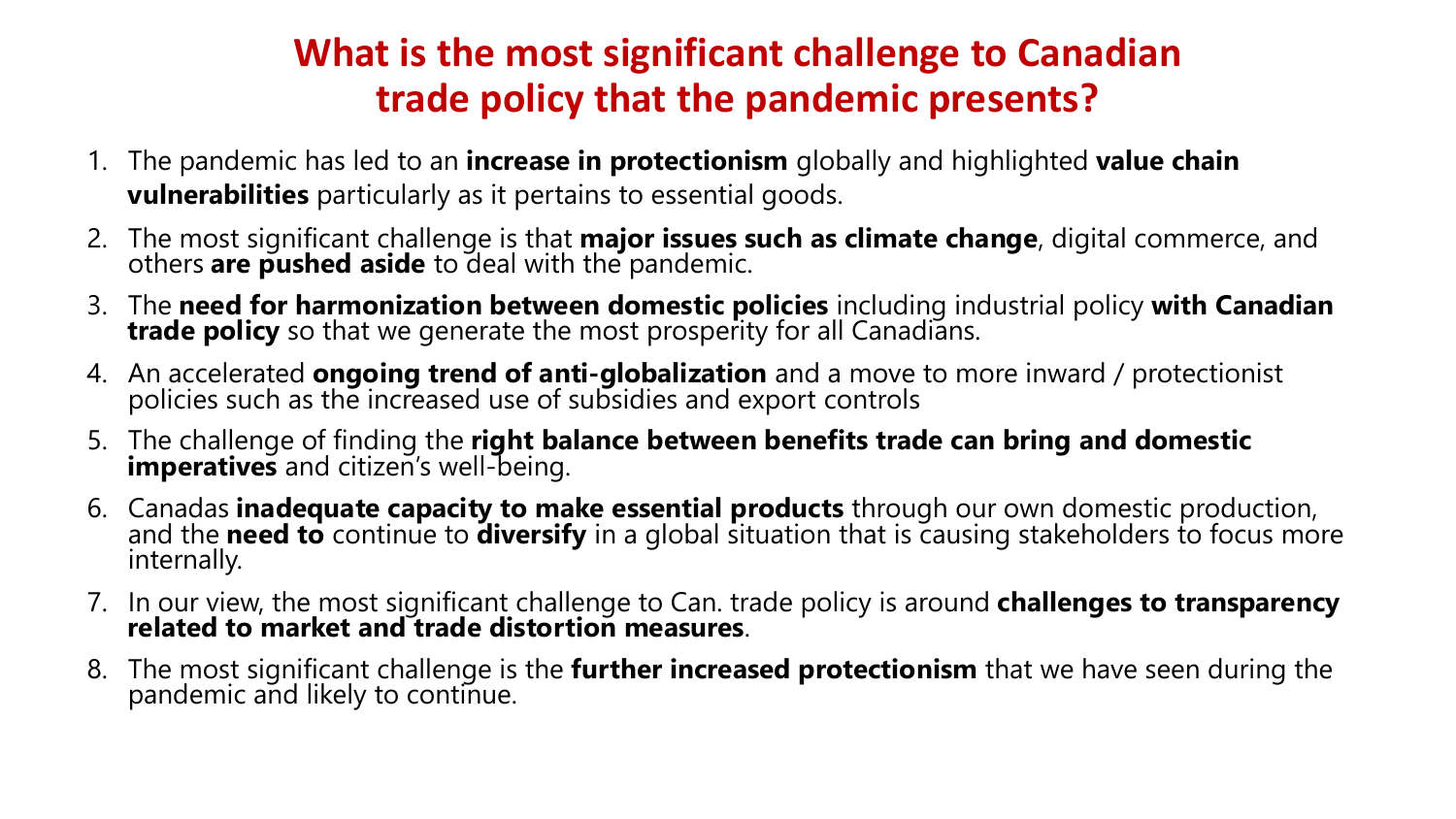## **What is the most significant shortcoming of trade rules that the pandemic has revealed?**

- **1. Rules don't assist** in disciplining removal of pandemic measures which **leads to uncertainty** that is enhanced by the **lack of transparency** among Countries.
- 2. The **WTO** and its system of trade rules are **not equipped to address a global crisis** in a way that requires national actors to maintain open and transparent trade in essential goods.
- 3. The **need for stronger rules on transparency** to create more certainty/stability in international trade.
- 4. The **rules-based system** of international cooperation has been **further weakened by attempts to restrict exports** (ie medical equipment) needed to defend against Covid-19 and **by the lack of transparency**.
- 5. Although there are many serious gaps in the rules, **subsidies ( both industrial and agricultural)** present the largest shortcoming.
- 6. The **reliance on WTO members** to be governed by these rules and their ability to enforce them, avoiding the difficulties caused by **a lack of transparency**.
- **7. Trade rules have proven inadequate** to address this challenge (of protectionism), including **dispute** settlement is too slow to be helpful.
- 8. Global trading rules **allow for flexibility** to respond to the international crisis, including the **ability to rely on exceptions** when necessary, while still providing **a disciplinary framework** that the international community has **mostly respected**.